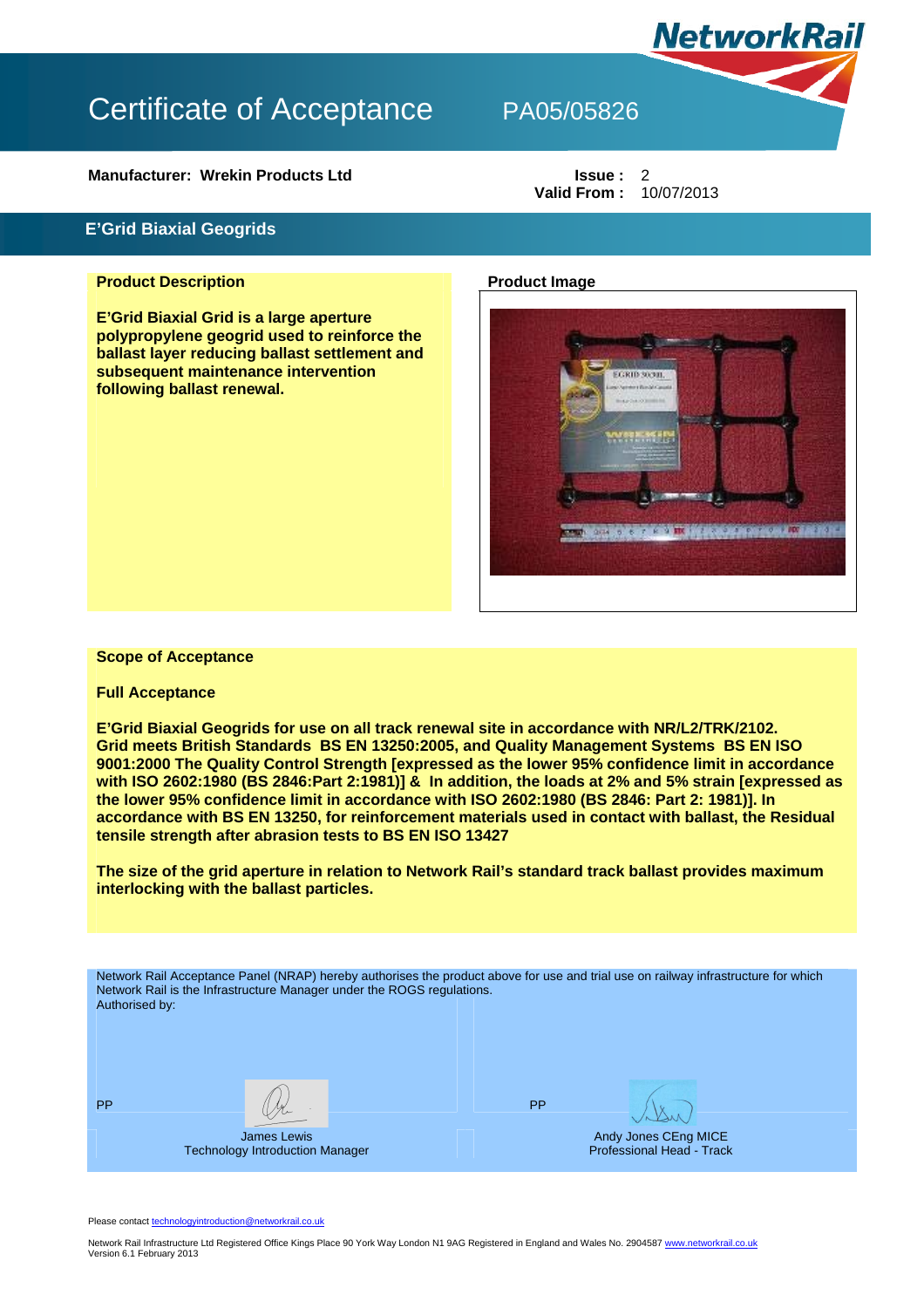## **Manufacturer: Wrekin Products Ltd Issue : 2**

**Valid From :** 10/07/2013

**NetworkRail** 

**Specific Conditions**

*The following Conditions are specific to the approved product/s contained within this Certificate. These conditions must be adhered to in addition to the Network Rail General Conditions contained within the "General Terms and Conditions" section.* 

*Failure to adhere to these conditions may result in the withdrawal or suspension of Acceptance of some, or all of the items contained within the accepted configuration.* 

#### **Manufacturer**

- 1) The geogrid shall be manufactured in accordance with a Quality Management System which complies with the requirements of BS EN ISO 9001:2000. If required by the Engineer, the Contractor shall provide evidence that the manufacturer's Quality Assurance System has been certified to conform with BS EN ISO 9001:2000 by an external authenticating authority approved by the Department of Trade and Industry.
- 2) The reinforcing element shall be certified "CE MARKING" for the reinforcement function in accordance with the requirements of BS EN 13250:2005, "Characteristics required for use in the construction of railways".
- 3) The grid shall be manufactured from Polypropylene sheet, orientated in two directions so that the resulting ribs shall have a high degree of molecular orientation that continues through the area of the integral node.
- 4) The geogrid aperture size shall be approximately 63 mm x 63 mm (+/- 3mm)
- 5) The Quality Control Strength [expressed as the lower 95% confidence limit in accordance with ISO 2602:1980 (BS 2846:Part 2:1981)] shall be measured by a UKAS accredited laboratory and shall be a minimum of 30.0 kN/m with strain at nominal peak not more than 11% in both the longitudinal and transverse directions at that load, when tested in accordance with BS EN ISO 10319:2008.
- 6) In addition, the loads at 2% and 5% strain [expressed as the lower 95% confidence limit in accordance with ISO 2602:1980 (BS 2846: Part 2: 1981)] shall be 11.0 kN/m (±10%) and 22.0 kN/m ( $\pm$  10%) respectively in the longitudinal direction and 11.0 kN/m  $(\pm 10\%)$  and 22.0 kN/m (±10%) respectively in the transverse direction
- 7) The typical strength of the nodes between the longitudinal and transverse ribs, as determined by the Geosynthetics Research Institute, Drexel University, USA, Test Method GG2-87, shall not be lower than 28.5 kN/m (95% of the Nominal Peak Strength) in both longitudinal and transverse directions
- 8) In accordance with BS EN 13250, for reinforcement materials used in contact with ballast, the residual tensile strength after abrasion tests to BS EN ISO 13427 shall be measured by a UKAS accredited laboratory and should not be lower than 90% of the Nominal Peak Strength in both longitudinal and transverse directions
- 9) The geogrid shall be non-biodegradable and shall have a minimum of 2% finely divided carbon black, as determined by BS 2782 Part 4 method 452B:1993, well dispersed in the Polymer matrix to inhibit attack from ultra violet light
- 10) See detailed specification table provided at application stage for specific durability requirements relating to resistance to chemicals and durability

### **User**

- 1) The geogrid is to be installed at the base of the ballast layer unless specified otherwise.
- 2) Overlapping of grids to be a minimum of 500mm with the squares of the grids aligned to ensure maximum ballast interlocking is provided
- 3) Minimum installation of grid beyond sleeper / bearer end to be 500mm
- 4) This grid can be used for all track renewals undertaken on Network Rails infrasructure
- 5) Grid must be used with standard track ballast.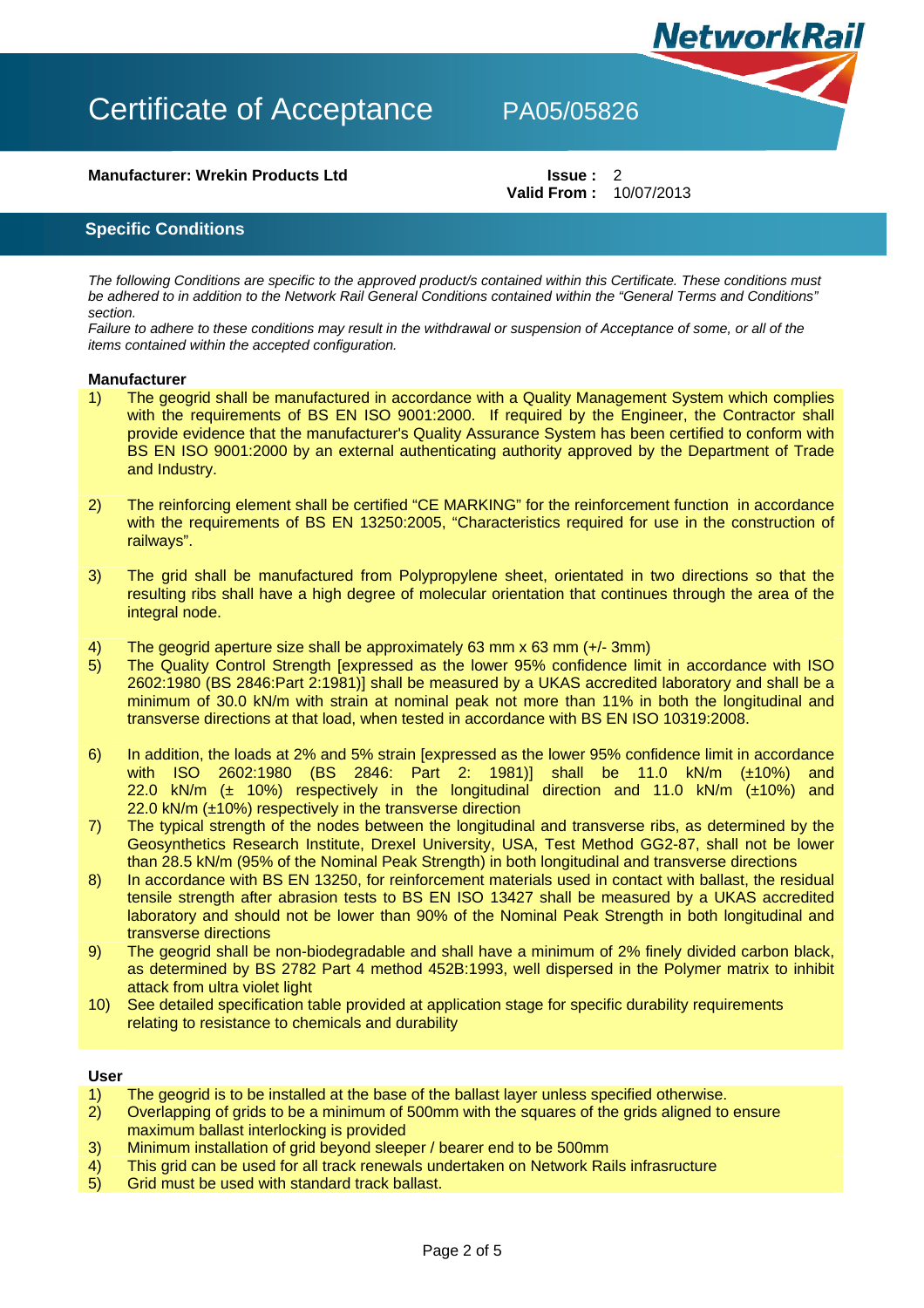

**Manufacturer: Wrekin Products Ltd Issue :** 2

**Valid From :** 10/07/2013

## **Product Configuration**

| <b>System or Complete Assembly</b> |                              |               |  |  |
|------------------------------------|------------------------------|---------------|--|--|
| Part No.                           | <b>Description</b>           | Catalogue No. |  |  |
| <b>E</b> Grid 3030L                | <b>Polypropylene Geogrid</b> | 057/101300    |  |  |
|                                    |                              |               |  |  |

## **Hardware (Maintenance Spares and Line Replaceable Units)**

# **Assessed Documentation**

| <b>Reference</b>                                          | Title                                                                       | Doc.<br>Rev. | <b>Date and Applies</b><br>to Cert. issue No. |  |
|-----------------------------------------------------------|-----------------------------------------------------------------------------|--------------|-----------------------------------------------|--|
| <b>Wrekin Geosynthetics</b><br><b>Specification Sheet</b> | <b>Wrekin Specification Sheet E Grid Biaxial</b><br>Geogrid                 | <b>B</b>     | 22/02/2011                                    |  |
| 5100311/1                                                 | <b>Certificate of Factory Production Control BTTG</b><br><b>Test Report</b> | u.           | 07/02/2012                                    |  |
| 10/12647LP                                                | <b>Test Report Abrasion Resistance</b>                                      |              | 01/11/2007                                    |  |

## **Certificate History**

| <b>Issue</b> | <b>Date</b> | <b>Issue History</b>                        |
|--------------|-------------|---------------------------------------------|
|              | 10.07.2013  | First accepted for use                      |
|              | 13.09.2013  | Certificate updated with missing Cat number |
|              |             |                                             |

## **Contact Details**

**Contact Details** 

## **Manufacturer Sponsor**

Eddie Emblen National Geosynthetics Manager Wrekin Ltd Europa Way Britannia Enterprise Park Lichfield WS14 9TZ. eddie@wrekinproducts.com

Levente Nogy, Senior Design Engineer Network Rail

Levente.nogy@networkrail.co.uk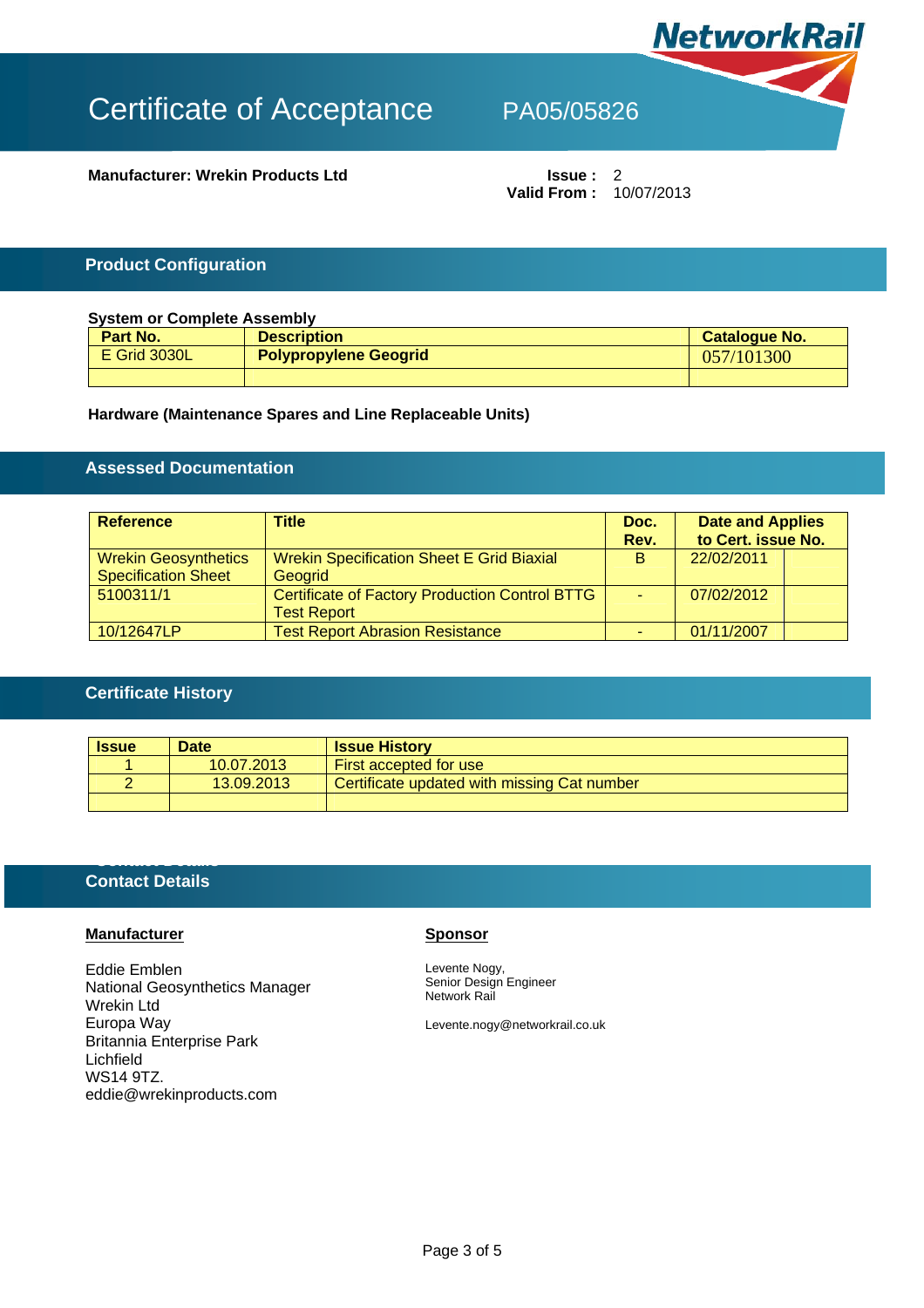### **Manufacturer: Wrekin Products Ltd Issue : 2**

# **Valid From :** 10/07/2013

**NetworkRail** 

**General Terms & Conditions** 

#### **1) General**

1) This certificate can only be amended by Network Rail Technology Introduction Group. Any alterations made by a different person will invalidate the entire certificate.

2) Failure to abide by the requirements in this Certificate of Acceptance may invalidate the certificate, thereby restricting the right to operate the product and / or limiting the future supply and deployment of the product on the infrastructure.

3) Upon the review date this certificate and the product it relates to is invalid and not accepted for use. Manufacturers are to make an application for a review prior to the review date.

### **2) Manufacturer**

The Manufacturer shall:

1) Ensure that all products supplied comply with the standards defined in the Acceptance Requirements or otherwise documented as part of the assessment, including meeting the reliability requirements included in the Acceptance Requirements and in any deed of warranty for the relevant certificate number.

2) Notify Network Rail Technology Introduction Group:

a. Within 48 hours, of any deficiencies affecting the quality, functionality or safety integrity of the product

(including corrective action undertaken or proposed).

b. Of any intended change to the accepted product; changes include:

i. a change to the product configuration (to the actual product or its application);

ii. a variation to or addition of manufacturing locations or processes;

iii. a change in the name or ownership of the manufacturing company;

iv. any changes to the ability or intention to support with technical services, spares or repairs.

3) The Manufacturer shall provide Network Rail Technology Introduction Group at least 12 (twelve) months notice of its intention to discontinue supply or to provide such notice as is reasonable if such discontinuance is outside its control and will offer the opportunity of a Last Time Buy to Network Rail together with date for last order placement and supply of the parts affected. The introduction of proposed alternative products shall be communicated to the Network Rail Technology Introduction Group.

4) Provide further copies of operating and maintenance manuals to purchasers / users of the product as necessary (including certificates of conformance, calibration etc).

5) Provide further copies of training manuals and an appropriate level of training to purchasers or users of the product as necessary. 6) Where applicable, specialist technical support, repairs and servicing of the product shall be carried out by the Original Equipment Manufacturer (OEM) or authorised agent only.

7) Network Rail may request information from the manufacturer to prove product compliance with clauses 1 and 2 above and reserve the right to suspend and/or withdraw any application where information is not forthcoming within a reasonable timeframe.

8) In accordance with Network Rail's Quality Assurance Policy Statement 2011, where the specification and/or Product Acceptance Certificates specify quality assurance classifications (QA1 to QA5) for the products, the manufacturer shall comply with the specified level of quality assurance for each product and allow Network Rail access to carry out its quality assurance checks.

9) The manufacturer shall give Network Rail's representatives access at all reasonable times to its premises and allow them to inspect its quality systems and production methods and, if requested, to inspect, examine and test the products both during and after their manufacture and the materials being used in their manufacture.

#### **3) Conditions of Use**

Specifiers, installers, operators, maintainers, etc. using the product shall:

1) Comply with the certificate conditions. If a condition is not understood guidance must be sought from Network Rail Technology Introduction Group.

2) Check that the application of use complies with the relevant certificate's scope of acceptance.

3) Report any defect if it is a design or manufacturing fault likely to affect performance and/or the safe operation of the railway in writing to Network Rail Technology Introduction Group.

4) Inform Network Rail Technology Introduction Group in writing of a change to the product configuration (or to the actual product or its application).

5) Operate, maintain and service the product in accordance with Network Rail standards and Operation and Maintenance manuals as appropriate.

6) Be appropriately trained and authorised for the installation, maintenance and use of the product.

7) Only send products for repair or reconditioning to the Original Equipment Manufacturer (OEM) or authorised agent.

8) Users are to be aware that Product Acceptance is not a substitute for design approval.